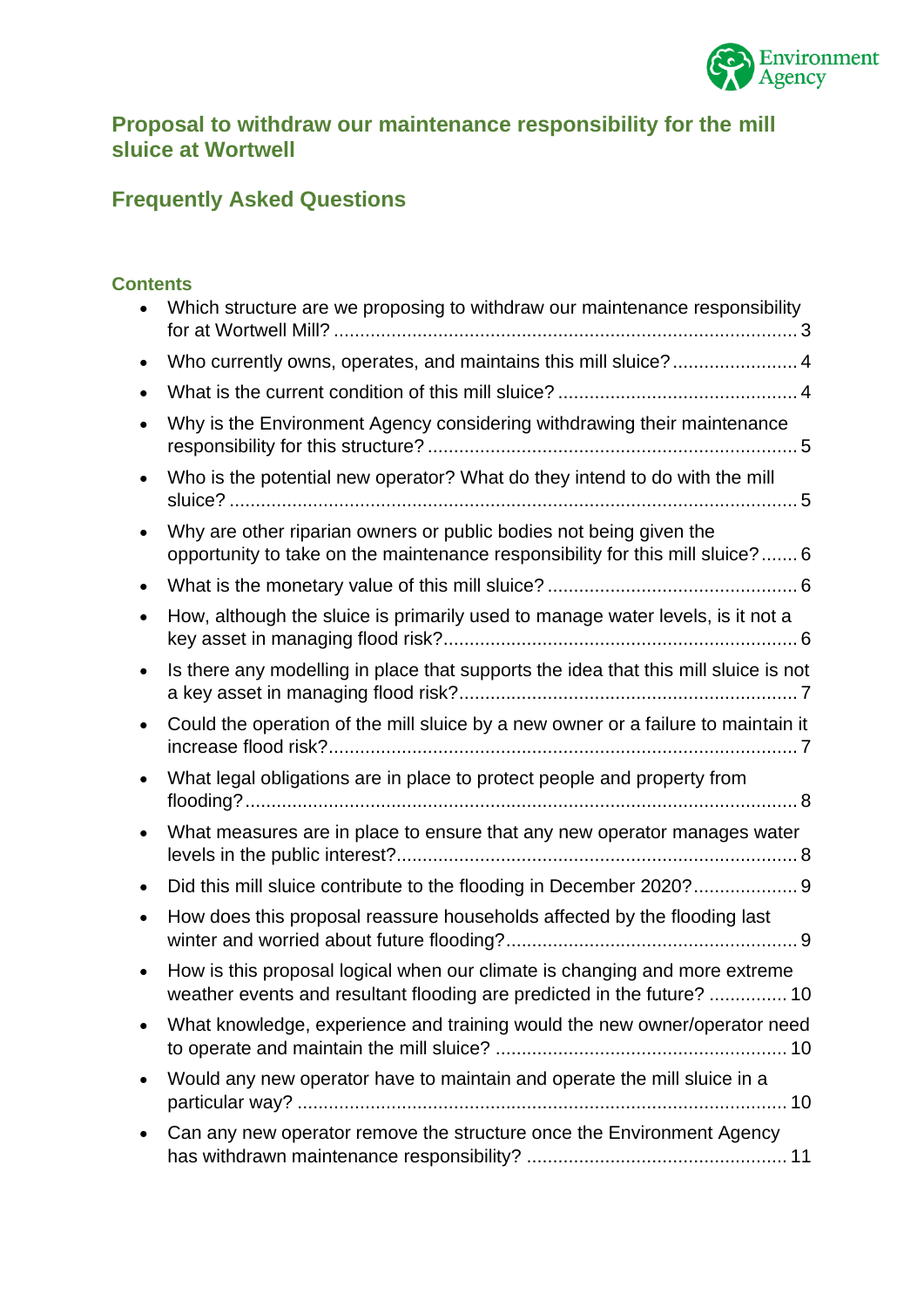

| $\bullet$ | Will any new operator take out appropriate insurances to protect the<br>environment, as well as other people and property from flooding? 11 |
|-----------|---------------------------------------------------------------------------------------------------------------------------------------------|
|           | • Who will be legally responsible for any damages, losses or repairs that may                                                               |
|           | • Will the Environment Agency be retaining any oversight of the condition,                                                                  |
| $\bullet$ | What measures are in place to mitigate any negative impacts on the                                                                          |
| $\bullet$ | If the Environment Agency is not looking to maintain mill sluices along this                                                                |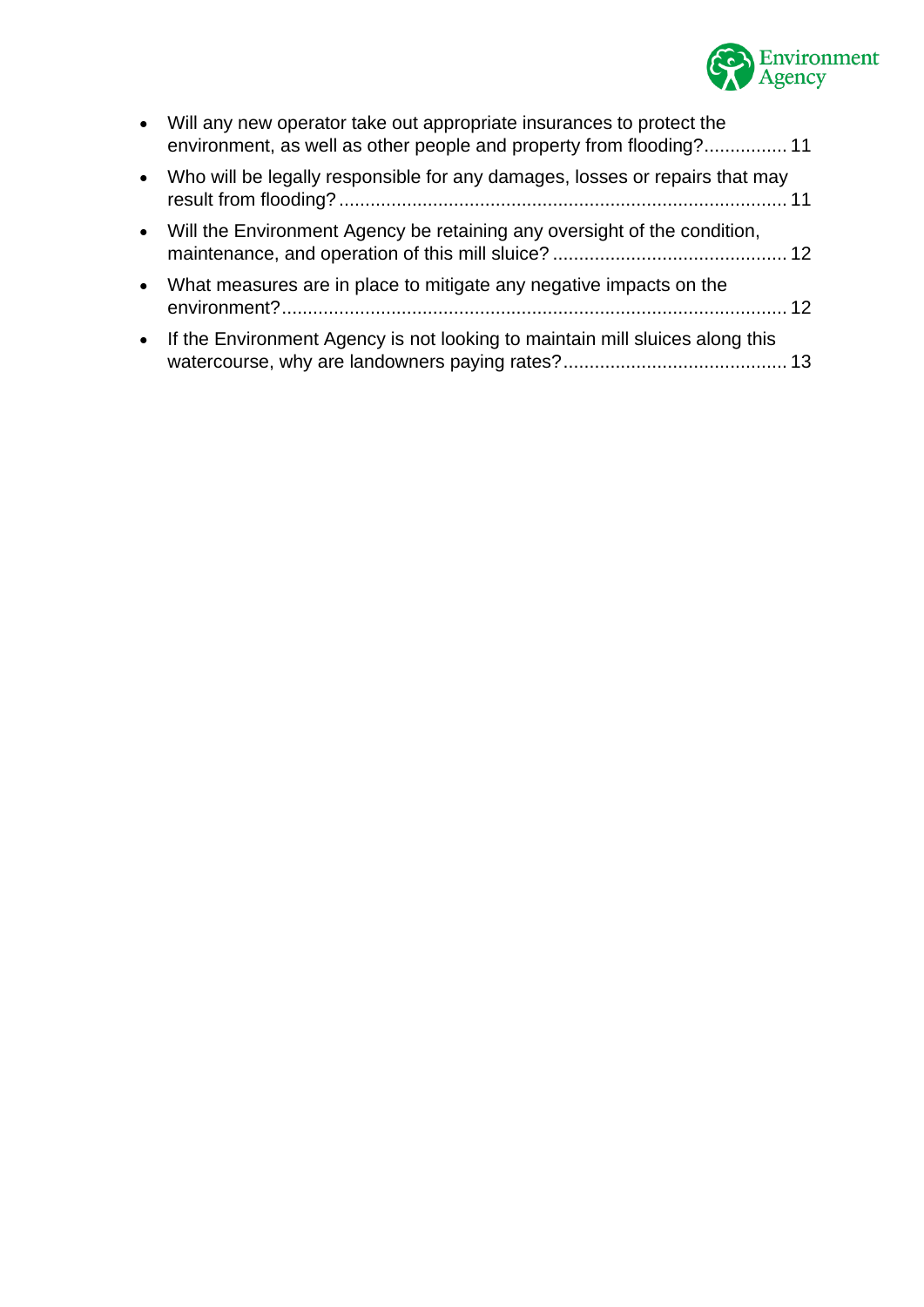

#### <span id="page-2-0"></span>**Which structure are we proposing to withdraw our maintenance responsibility for at Wortwell Mill?**

The structure at Wortwell that we are proposing to withdraw our maintenance responsibility for is the mill sluice within the curtilage of the mill building located at national grid reference TM2816284464.



Photograph 1: *Environment Agency maintained mill sluice at Wortwell Mill*

The site plans on the Citizen Space web page show the location of this mill sluice. It is just upstream of the mill and within the mill race.

**We are not proposing to withdraw our maintenance responsibility for the main Wortwell Sluice located at national grid reference TM 28099 84430 nor are we transferring the rights and responsibilities for this structure to a third-party riparian owner. The Environment Agency will continue to own, operate, and maintain this larger sluice. This will mean that we will continue to visit the site to manually adjust the gates to manage water levels.**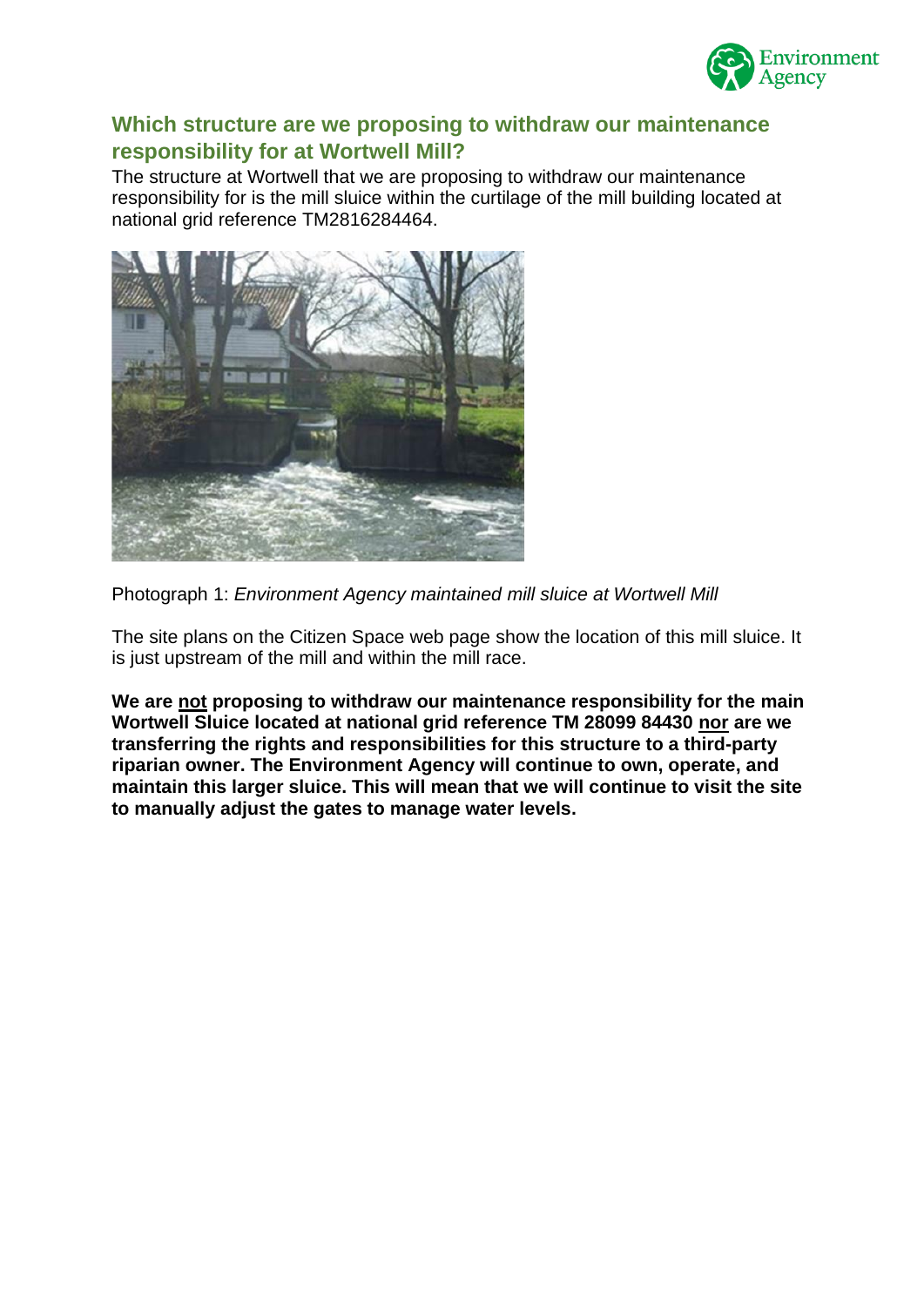



Photograph 2: *Environment Agency owned, operated, and maintained Wortwell Sluice. We are not proposing to withdraw our maintenance responsibility for this asset nor are we transferring the rights and responsibilities for this structure to a third-party riparian owner.*

Source: River Waveney Control Structures Report

#### <span id="page-3-0"></span>**Who currently owns, operates, and maintains this mill sluice?**

The mill sluice at Wortwell is owned by the riparian owner who owns the land where the structure is located. The Environment Agency is responsible for maintaining and operating this mill sluice. The structure is not currently operated in flood events.

#### <span id="page-3-1"></span>**What is the current condition of this mill sluice?**

The Environment Agency has a standardised approach to assessing and quantifying the condition of flood and coastal defence assets. Structures are inspected and then rated on a scale from 1 to 5, with 1 being 'very good' and 5 being 'very poor.'

The current condition of the mill sluice at Wortwell is described as poor (grade 4) with defects that would significantly reduce performance.

Repairs to this mill sluice have not been prioritised because the defects and overall performance of the structure do not increase flood risk to people and property (i.e. homes and businesses with a postcode).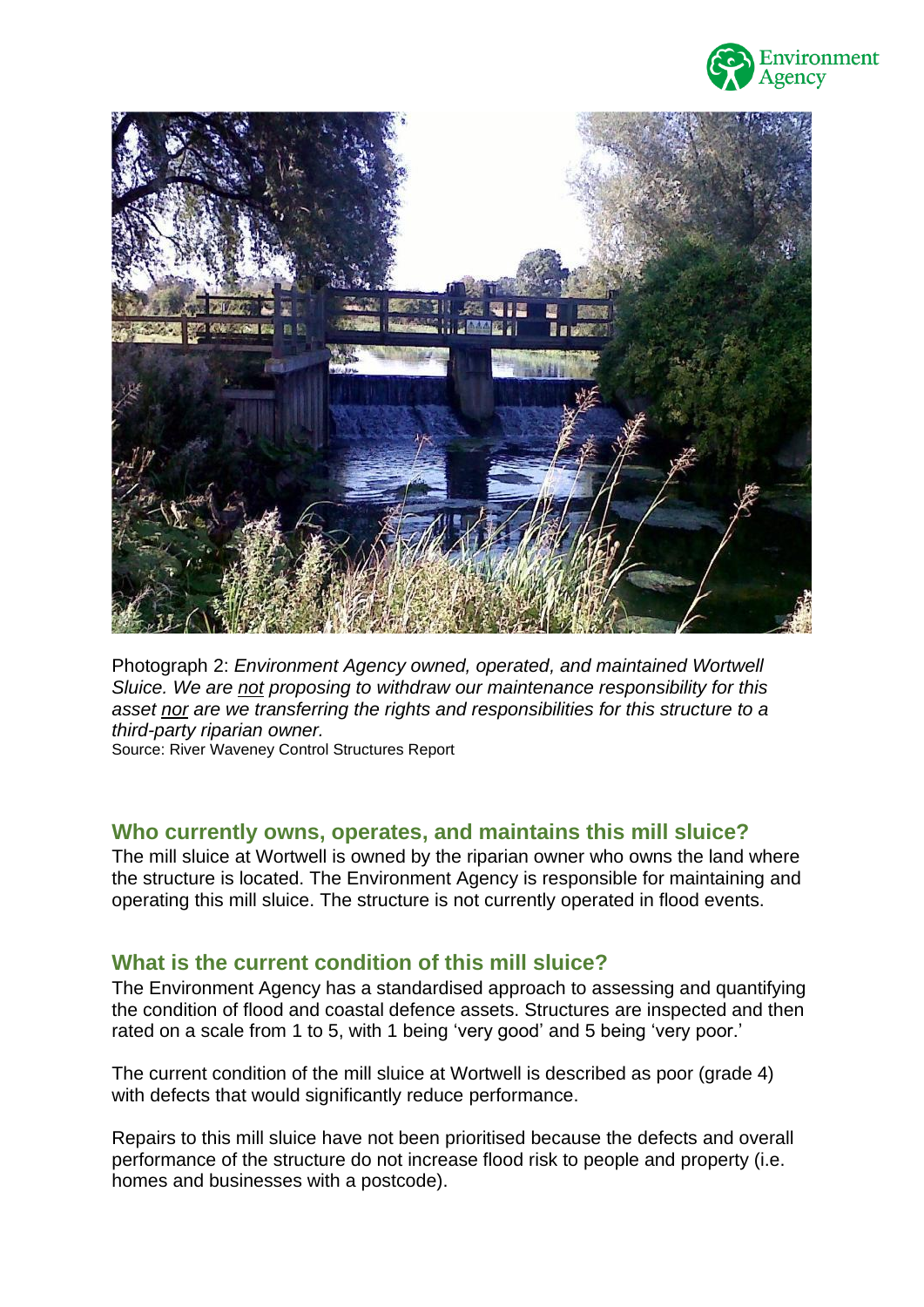

### <span id="page-4-0"></span>**Why is the Environment Agency considering withdrawing their maintenance responsibility for this structure?**

Between 2015 and 2020 the Environment Agency planned to spend over £1 billion on maintaining flood risk management assets. This is compared to the £812 million that was spent in the previous five years. This includes spending on maintenance work such as inspecting assets and carrying out repairs.

We recognise the devastating impact that the 2020 flooding had on people, homes, and communities across the River Waveney catchment. As part of our recovery work, we are reviewing how we undertake channel and mill sluice maintenance along this watercourse, and the role that all the structures play in reducing flood risk.

We have permissive powers to carry out flood risk management works on designated main rivers, but no legal obligation to do so. Consequently, we can stop maintaining and operating assets if the cost is judged to outweigh the benefits. Such decisions will be informed, for example, by government policy and assessments of flood risk, funding, or environmental priorities.

We are required to spend flood risk management funding within the financial guidelines set out by Defra and on works that have a demonstrable benefit in reducing flood risk to people and property (i.e. homes and businesses with a postcode). If the mill sluice at Wortwell was not currently in place, we would not build a structure in this location to protect people and property from flooding. As a result, continuing to maintain a structure that is not a key asset in managing flood risk does not allow us to focus our resources where they are most needed and spend public money responsibly by investing in those activities that contribute most to reducing the likelihood and consequences of flooding.

In the context of this mill sluice that is associated with managing water levels for the mill, transferring maintenance responsibility and ownership to a third party will allow us to manage flood risk to people and property in Wortwell in the most efficient and effective way.

Many assets in East Anglia are owned, operated, and maintained by third parties without issue. In addition, there are benefits in allowing third party owners to manage structures such as mill sluices where they have the knowledge and financial capital to do so. These benefits include being able to operate the structure in a timely manner during flood events, as well as maintaining and operating the mill sluice to provide a wider range of benefits beyond those associated with flood risk management that the Environment Agency must focus on.

#### <span id="page-4-1"></span>**Who is the potential new operator? What do they intend to do with the mill sluice?**

It is important to note that we have not withdrawn our maintenance responsibility for this mill sluice already.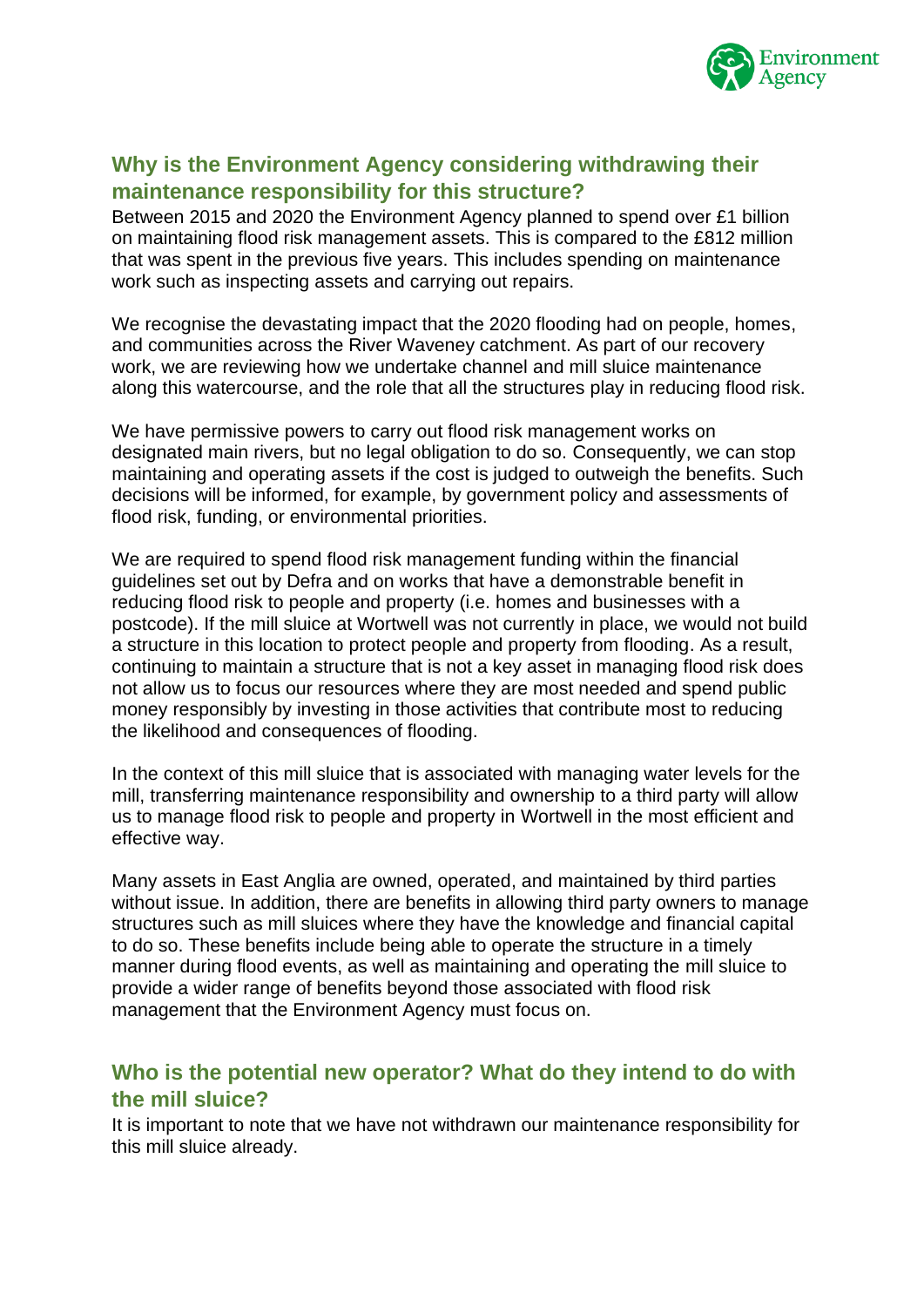

We cannot share details of any prospective new operator; however, informal conversations have taken place between the Environment Agency and the riparian owner who owns the land where the structure is located. This landowner:

- Is on-site and able to operate the structure if required.
- Intends to invest the money required to repair and maintain the structure to the standard that the Environment Agency would expect.
- Intends to maintain the current situation with regards to managing water levels to prevent negative impacts on neighbouring landowners.

### <span id="page-5-0"></span>**Why are other riparian owners or public bodies not being given the opportunity to take on the maintenance responsibility for this mill sluice?**

The riparian owner already owns the mill sluice at Wortwell and there is no right of public access. As a result, we cannot legally transfer our maintenance responsibility to anybody else.

#### <span id="page-5-1"></span>**What is the monetary value of this mill sluice?**

We are in the early stages of a government-led process and therefore the mill sluice has not been valued yet. This will be completed in due course; however, we will not be sharing the value of the structure with members of the public. This is because the valuation is part of an internal process that will enable us to assess the viability of our proposal.

### <span id="page-5-2"></span>**How, although the sluice is primarily used to manage water levels, is it not a key asset in managing flood risk?**

The numerous sluices along the River Waveney were constructed to maintain upstream water levels for the mills and for agricultural purposes. This is particularly important in the summer months when rainfall levels are lower resulting in lower flow in the channel. Today, this water level management provides other benefits including landscape aesthetics as well as recreational opportunities through activities such as canoeing.

As a result, the mill sluice at Wortwell is considered a water level management structure because it is located in the mill race and was used to control the flow of water to the mill. The main sluice now re-routes most of the river flow around the mill complex.

In addition, this mill sluice was never built to protect properties from flooding. Given the location and size of this structure, it does not hold back sufficient water when closed to reduce flood risk to people and property downstream, nor does it allow sufficient water to flow downstream when fully opened to reduce flood risk upstream.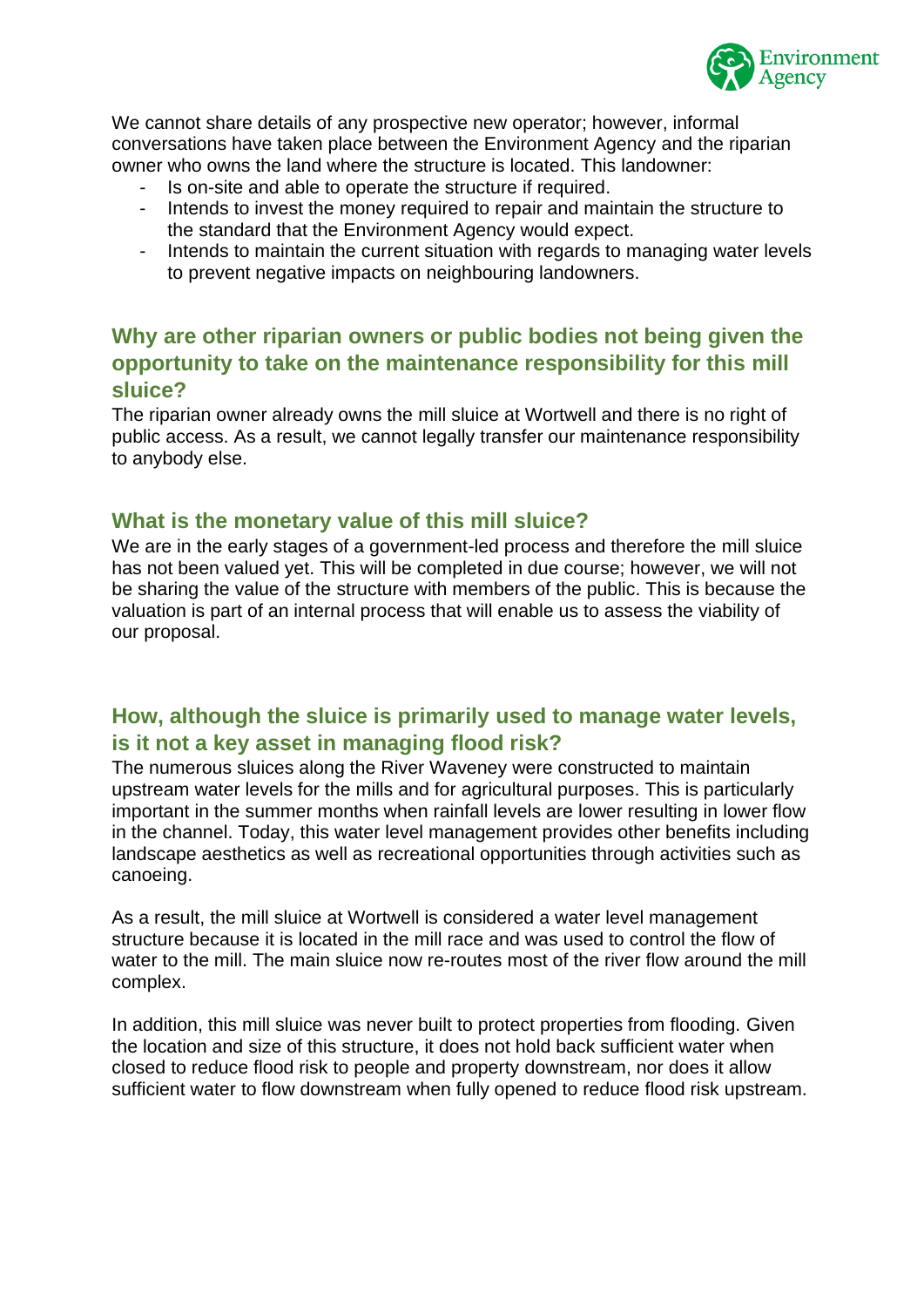

## <span id="page-6-0"></span>**Is there any modelling in place that supports the idea that this mill sluice is not a key asset in managing flood risk?**

In 2012 a report was commissioned to model the influence of removing several structures along the River Waveney. This was done to help develop our understanding of how these structures impact flood risk.

The structures were modelled as removed because at the time, this was seen as the scenario that could have the greatest impact on flood risk to people and property.

The findings from this modelling report for the structures at Wainford, Wortwell and Hoxne can be found at the bottom of our web page in the summary modelling reports. If the water levels and flood extents do not change significantly when a structure is modelled as removed, this shows that the structure does not provide additional protection to people and property when compared to the natural river channel and is therefore not a key asset in managing flood risk to people and property. **This is the case for the structures modelled at these three locations**.

We have recently updated our hydraulic modelling for the River Waveney catchment to include flood extents and water levels for a variety of flooding scenarios, as well as structure removal. We are looking to share this modelling here once the final report is available.

The outputs from this most up-to-date modelling will be used to re-assess the viability of our proposal and ensure that clear guidance is provided to any owner owner/operator if the process goes ahead.

## <span id="page-6-1"></span>**Could the operation of the mill sluice by a new owner or a failure to maintain it increase flood risk?**

The mill sluice at Wortwell is not operated, even in flood conditions. This situation had no bearing on the impacts of the flooding in December 2020, which was the second largest fluvial event on record and was the result of the River Waveney catchment receiving 50mm of rainfall in 18 hours, and a total of 71mm in 96 hours. Even if this gate was operational, this would not have alleviated flooding at Wortwell.

However, we recognise that mill sluices have the potential to cause small-scale, localised flooding and therefore we are running several additional modelling scenarios for this mill sluice to simulate flood extents and water levels if this structure was closed. This would simulate what would happen if any new operator neglected their responsibilities of opening the structure, particularly during smaller flood events.

The outputs from these modelling runs will be used to re-assess the viability of our proposal and to ensure that clear guidance is provided to any operator if the process goes ahead.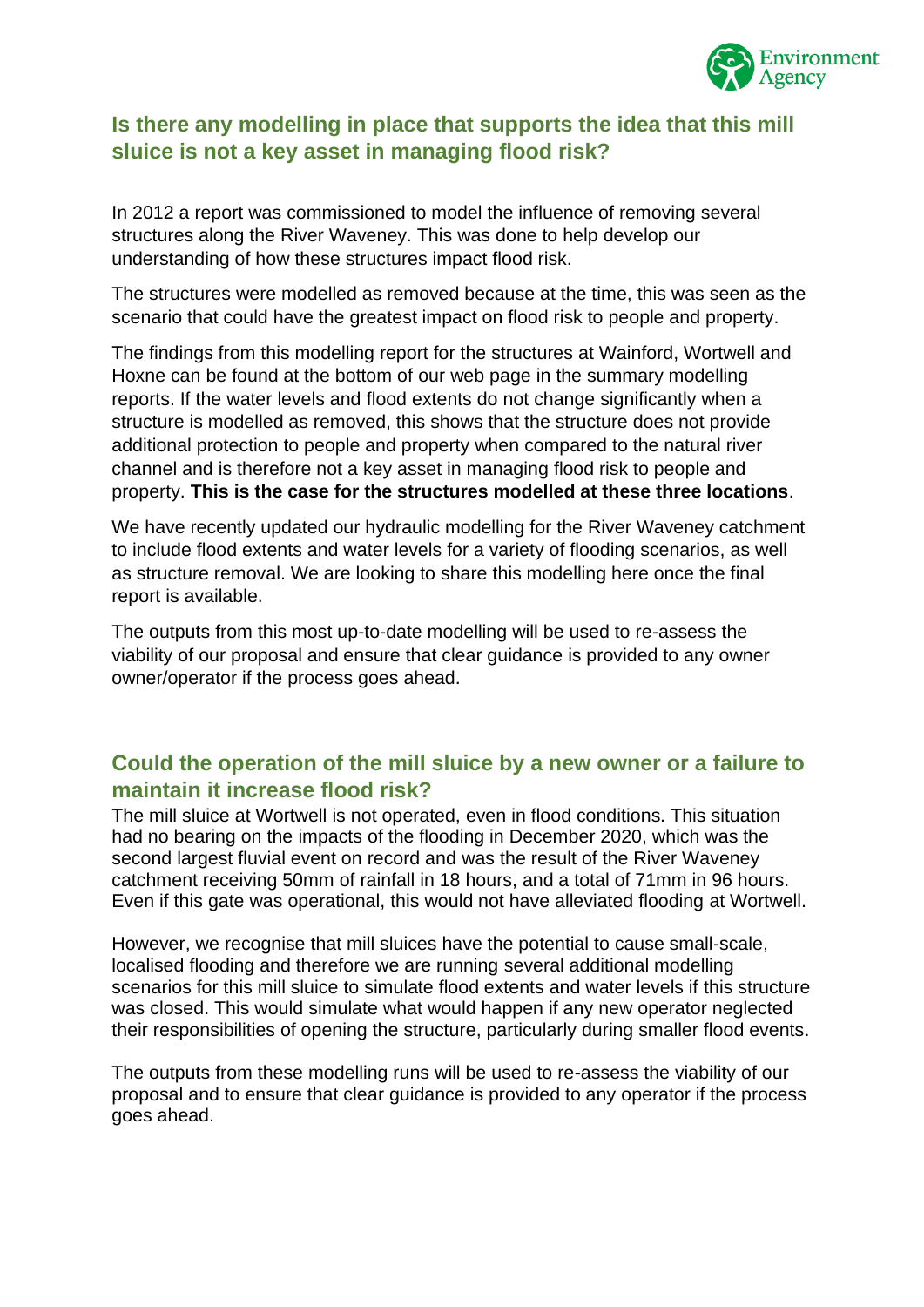

### <span id="page-7-0"></span>**What legal obligations are in place to protect people and property from flooding?**

The rights and responsibilities of a riparian owner have been established in common law for many years.

Whilst all riparian owners have the right to protect their property from flooding, they must accept flood flows through their land, even if these are caused by inadequate capacity downstream. In addition, a landowner has no duty in common law to improve the drainage capacity of a watercourse they own and therefore in the context of this mill sluice, any new operator cannot operate the structure in such a way as to protect their own property whilst also increasing flood risk to other people's property.

In addition, any new operator of this mill sluice would need to fulfil their land drainage byelaw obligations. Of particular importance here is that all landowners owe each other a 'measured duty of care' to do what is reasonable to see that hazards - such as flooding - caused or exacerbated by the condition of their land do not harm their neighbours. If anyone suffers loss or damage because a riparian owner has changed or neglected a structure, then those affected can take civil action against them.

Other legislation, such as the Environmental Permitting (England and Wales) Regulations 2016, exists to ensure that landowners do not interfere with structures on their land and increase flood risk to themselves and others without also risking civil or criminal consequences.

As a result, the Anglian Region Land Drainage and Sea Defence Byelaws, which are enforced in accordance with the Water Resources Act 1991, and Environmental Permitting (England and Wales) Regulations 2016 provide the tools to ensure that any new operator manages the asset in such a way whereby it does not increase flood risk to other people and properties.

Further information on riparian ownership can be found here: [https://www.gov.uk/guidance/owning-a-watercourse.](https://www.gov.uk/guidance/owning-a-watercourse)

Any new operator will be made aware of their riparian rights and responsibilities along with their legal obligations under the legislation detailed above if the process goes ahead.

#### <span id="page-7-1"></span>**What measures are in place to ensure that any new operator manages water levels in the public interest?**

Whilst the mill sluice at Wortwell is not a key asset in managing flood risk, we do recognise that it is important in terms of managing water levels, particularly for agricultural purposes.

Once again, the rights and responsibilities that govern riparian landownership are crucial here. For example, a riparian owner must let water flow through their land without any obstruction or diversion which affects the rights of others. Others have the right to receive water in its natural quantity and quality and therefore this means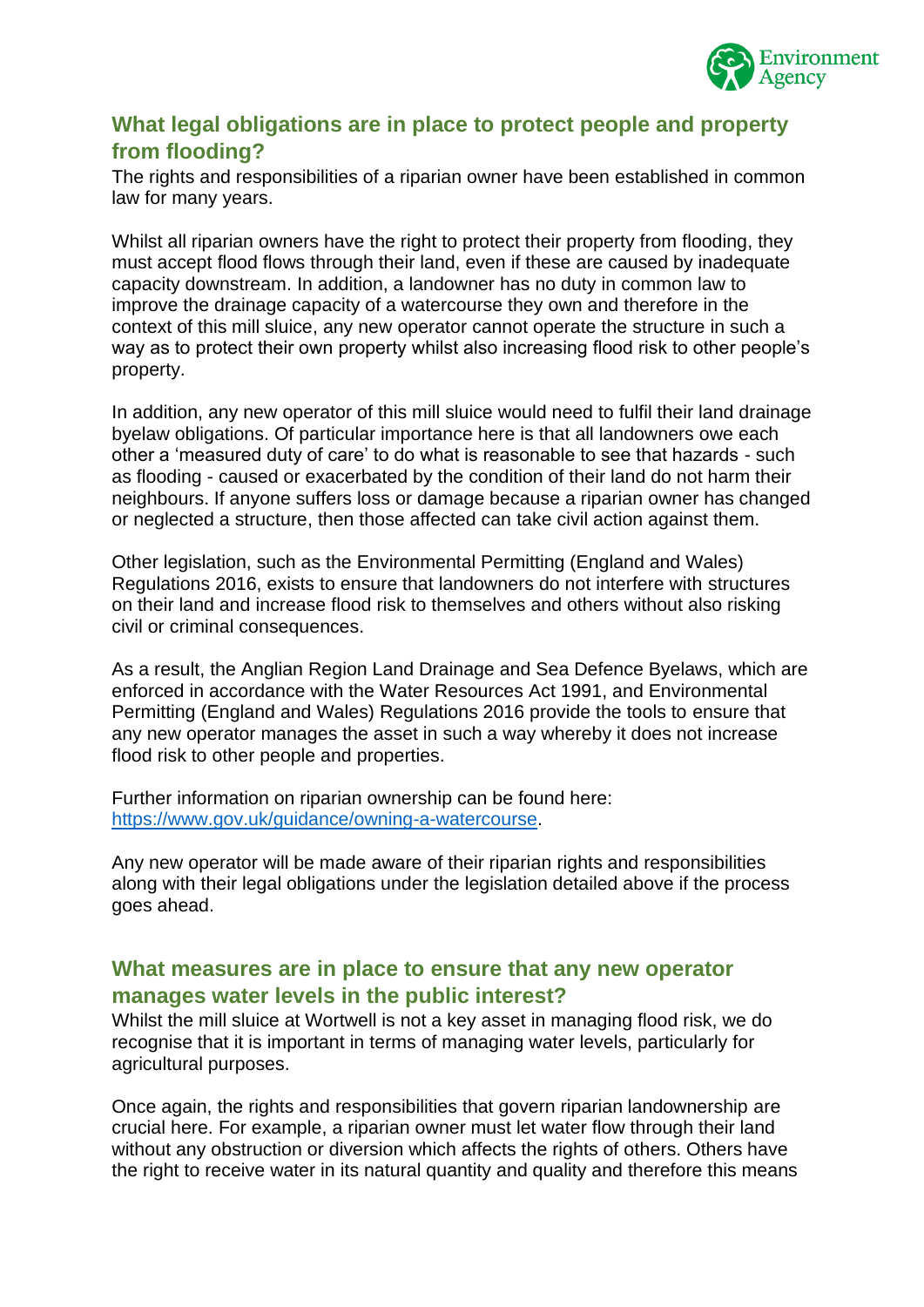

that the flow of water should not be taken out of a watercourse if it could lead to a lack of water for those who need it downstream. These rights and responsibilities apply to all riparian owners and therefore whilst any new operator may choose to manage water levels differently to how they have been managed in the past, they cannot do so in such a way that negatively impacts others.

Whilst some landowners would rather see water levels controlled by an independent body such as the Environment Agency, there are measures in place to ensure that future water level management does not negatively impact landowners if a small number of river control structures are transferred to private owners.

The informal conversations that have taken place between the Environment Agency and the prospective new operator indicate that they wish to maintain the current situation with regards to water levels to prevent negative impacts on neighbouring landowners.

In addition, the comments we have received from members of the public will allow us to understand the specific impacts that a change in water level could have on other landowners. This feedback will be shared with any potential new operator prior to the transfer of rights and responsibilities to ensure that they understand how the operation of the structure could impact other riparian owners.

Lastly, any new operator will be made aware of their riparian rights and responsibilities along with their legal obligations under the Anglian Region Land Drainage and Sea Defence Byelaws, which are enforced in accordance with the Water Resources Act 1991, and Environmental Permitting (England and Wales) Regulations 2016 if the process goes ahead.

#### <span id="page-8-0"></span>**Did this mill sluice contribute to the flooding in December 2020?**

The mill sluice at Wortwell is not operated, even in flood conditions. This situation had no bearing on the impacts of the flooding in December 2020, which was the second largest fluvial event on record and was the result of the River Waveney catchment receiving 50mm of rainfall in 18 hours, and a total of 71mm in 96 hours. Even if this gate was fully operational, this would not have alleviated flooding at **Wortwell** 

#### <span id="page-8-1"></span>**How does this proposal reassure households affected by the flooding last winter and worried about future flooding?**

We recognise the devastating impact that the flooding in December 2020 had on people, homes, and communities.

Since the flood event last winter, we have been undertaking recovery work to restore assets, review internal procedures and processes, engage with communities and partners, and continue our staff training.

Our proposal to withdraw our maintenance responsibility for the mill sluice at Wortwell forms part of this work. On the basis that this structure is not a key asset in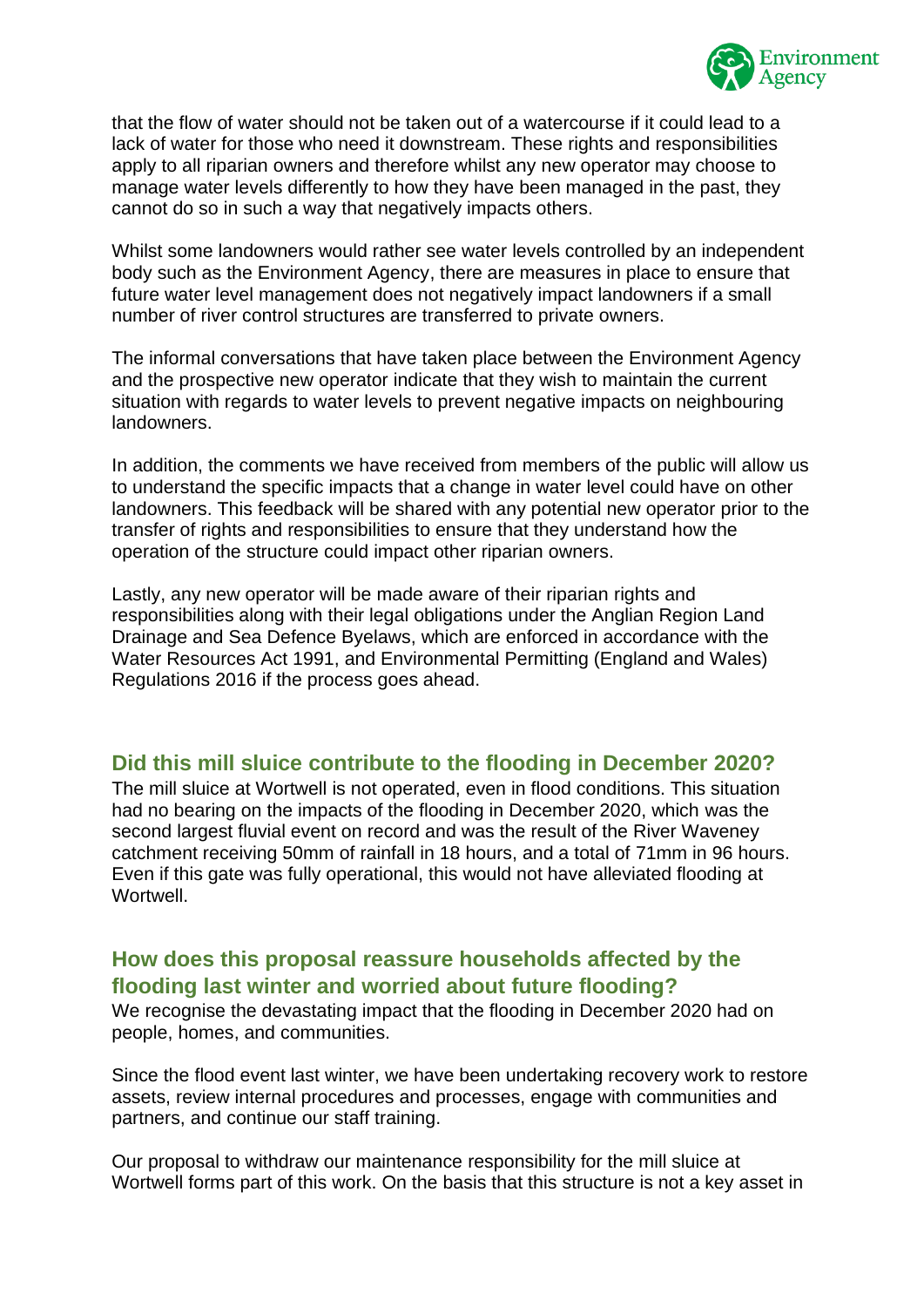

managing flood risk, withdrawing our maintenance responsibility will allow us to focus our resources where they are most needed and spend public money effectively by investing in those activities that contribute most to reducing flood risk to people and property.

## <span id="page-9-0"></span>**How is this proposal logical when our climate is changing and more extreme weather events and resultant flooding are predicted in the future?**

The Environment Agency is already driving efforts to protect and prepare the nation for the effects of climate change, delivering on its commitment to better protect 300,000 homes from flooding since 2015. It is preparing to deliver the Government's record £5.2 billion investment in new flood and coastal defences up to 2027 and implementing the Flood and Coastal Erosion Risk Management Strategy to protect and prepare homes and businesses from flooding and coastal change. This will help to create more climate resilient places.

Alongside this, we will continue to maintain current defences, work with nature to slow the flow of flood water, protect communities from flooding through our flood warning system and respond with the emergency services when flooding does occur. However, continuing to spend taxpayers' money on maintaining structures that are not key assets in managing flood risk does not allow us to focus our resources where they are most needed and spend public money responsibly by investing in those activities that contribute most to reducing flood risk.

If the mill sluice at Wortwell was not currently in place, we would not be utilising any part of the £5.2 billion in investment to build a structure in this location to protect people and property from flooding. As a result, continuing to maintain this mill sluice will not allow us to adapt to climate change in an effective way, or provide the resilience that individuals and communities are seeking.

### <span id="page-9-1"></span>**What knowledge, experience and training would the new owner/operator need to operate and maintain the mill sluice?**

If the withdrawal of maintenance responsibility takes place, the new operator will be provided with a comprehensive pack of information detailing how the mill sluice should be operated; recommendations for current and future maintenance; the modelling outputs currently available and any potential impacts on other riparian owners that could result from the mismanagement of the structure.

### <span id="page-9-2"></span>**Would any new operator have to maintain and operate the mill sluice in a particular way?**

Any riparian owner who owns a mill sluice is legally obliged to maintain and operate the structure properly. If anyone suffers loss or damage because the structure has been changed or neglected, civil action can be brought against them.

Details on how to maintain and operate the structure will be provided in the comprehensive pack of information detailed above.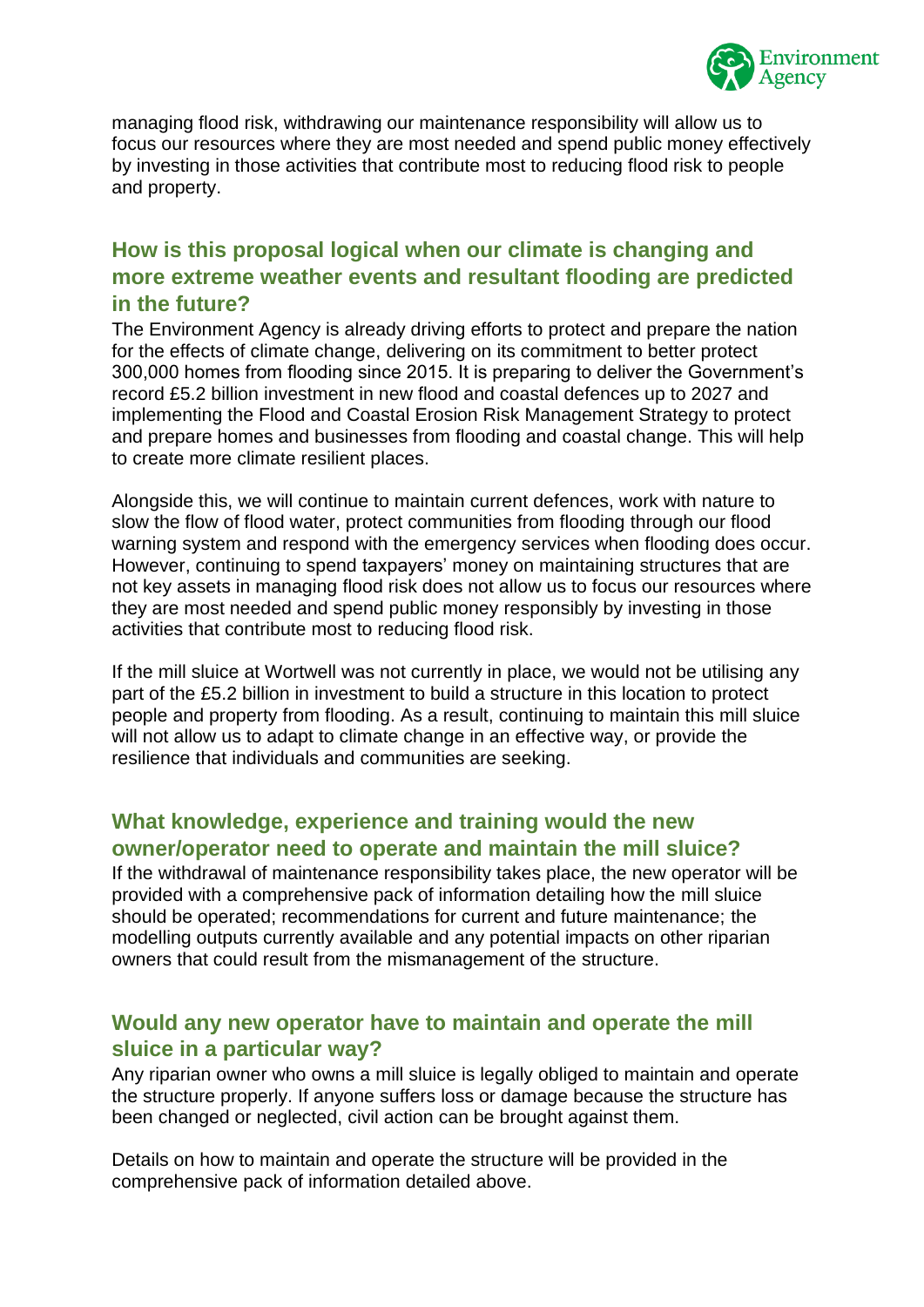

#### <span id="page-10-0"></span>**Can any new operator remove the structure once the Environment Agency has withdrawn maintenance responsibility?**

The Environment Agency will not be removing any part of the structure as part of any transferal of ownership if the process goes ahead.

Any new operator could remove the mill sluice in the future; however, they have a legal obligation to notify the Environment Agency if they wish to do so.

Under the Environmental Permitting (England and Wales) Regulations 2016 the prior consent of the Environment Agency is required for any proposed works, in, under, over or within 8 metres of a designated fluvial main river.

If any new operator wanted to alter, remove, or replace the structure, we would not approve or consent to work that would increase flood risk, even if the works are structurally sound.

Legislation such as the Environmental Permitting (England and Wales) Regulations 2016 exists to control what can happen to structures such as mill sluices. This is designed to ensure landowners do not interfere with structures and increase flood risk to themselves and others without also risking civil or criminal consequences.

## <span id="page-10-1"></span>**Will any new operator take out appropriate insurances to protect the environment, as well as other people and property from flooding?**

There will be no absolute requirement for any new operator to take out public liability insurance. However, they may choose to take out appropriate insurance. This will be informed by, for example, the outputs from the soon to be completed flood risk modelling, as well as the potential impacts that have been shared by other riparian owners and interested parties as part of the stakeholder engagement process.

### <span id="page-10-2"></span>**Who will be legally responsible for any damages, losses or repairs that may result from flooding?**

Any riparian owner who owns a mill sluice is legally obliged to maintain and operate the structure properly. If anyone suffers loss or damage because the structure has been changed or neglected, civil action can be brought against them.

This is because all landowners owe each other a 'measured duty of care' to do what is reasonable to see that hazards - such as flooding - caused or exacerbated by the condition of their land do not harm their neighbours.

Whilst we appreciate that some riparian owners would prefer the risk to be managed by the Environment Agency rather than rely on taking civil action against the person who owns, operates, and maintains a particular mill sluice, we are not funded to provide a co-ordinated approach to operating all the structures. In addition, we can no longer continue to maintain structures that serve little flood risk management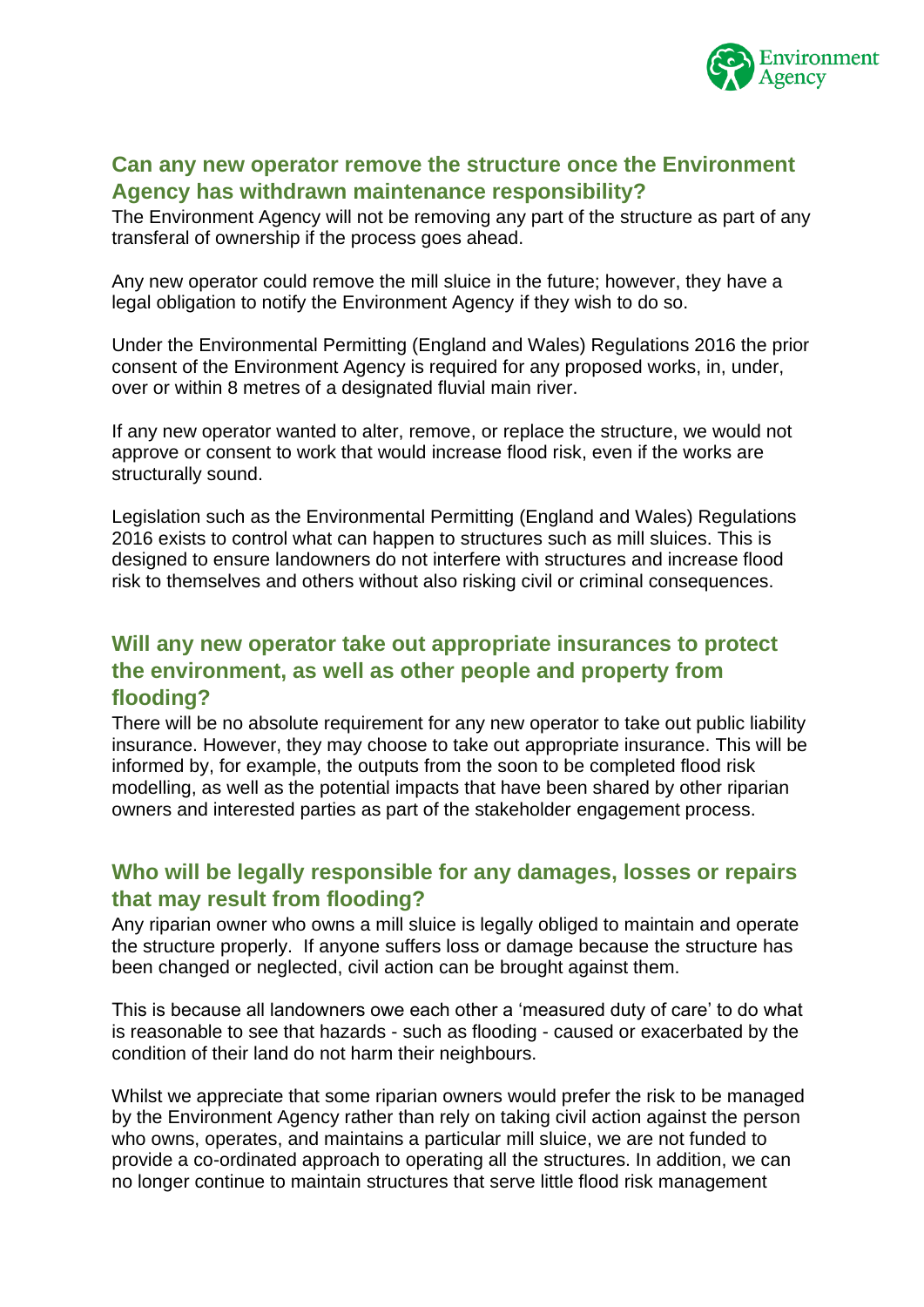

benefit, and we can stop maintaining and operating structures if the cost is judged to outweigh the benefits.

Any new operator will be made aware of their riparian rights and responsibilities along with their legal obligations under the Anglian Region Land Drainage and Sea Defence Byelaws, which are enforced in accordance with the Water Resources Act 1991, and Environmental Permitting (England and Wales) Regulations 2016 if the process goes ahead.

## <span id="page-11-0"></span>**Will the Environment Agency be retaining any oversight of the condition, maintenance, and operation of this mill sluice?**

We routinely inspect both Environment Agency and third-party assets, and repairs are prioritised where there is threat to lives and livelihoods.

When inspecting third party assets, we focus on high-consequence flood defences because they contribute to managing flood risk in a location where the consequence on people and property of an asset failing is high.

On the basis that the mill sluice at Wortwell is not a key asset in managing flood risk, we have no plans to continue to inspect the structure in the future if maintenance responsibility is transferred to a third party.

Any new operator may choose to employ an agent or nominate another person to operate the structure in their absence.

### <span id="page-11-1"></span>**What measures are in place to mitigate any negative impacts on the environment?**

The mill sluice at Wortwell is not located at a designated site for protected species, habitats, or conservation and therefore if we withdraw from maintaining this structure and transfer ownership to a third party then we do not envisage that our proposal will result in negative environmental impacts. However, if any new operator does not carry out their responsibilities with regards to protecting the environment then they could be liable for any damages, either intentionally or unintentionally, and face legal action.

All riparian owners have a right to receive water in its natural quantity and quality. This means that they must let water flow through their land without polluting the watercourse, leading to negative environmental impacts, and affecting the rights of other landowners. In the context of this mill sluice, any new owner/operator cannot maintain or operate the structure in such a way that could lead to pollution of the watercourse.

In addition, any new operator must not use a mill sluice to create an obstruction, either temporary or permanent, that would stop fish and eels passing freely. In addition, they have a legal obligation to notify the Environment Agency if they would like to alter a structure that acts as an obstruction to a watercourse. Under the Eel